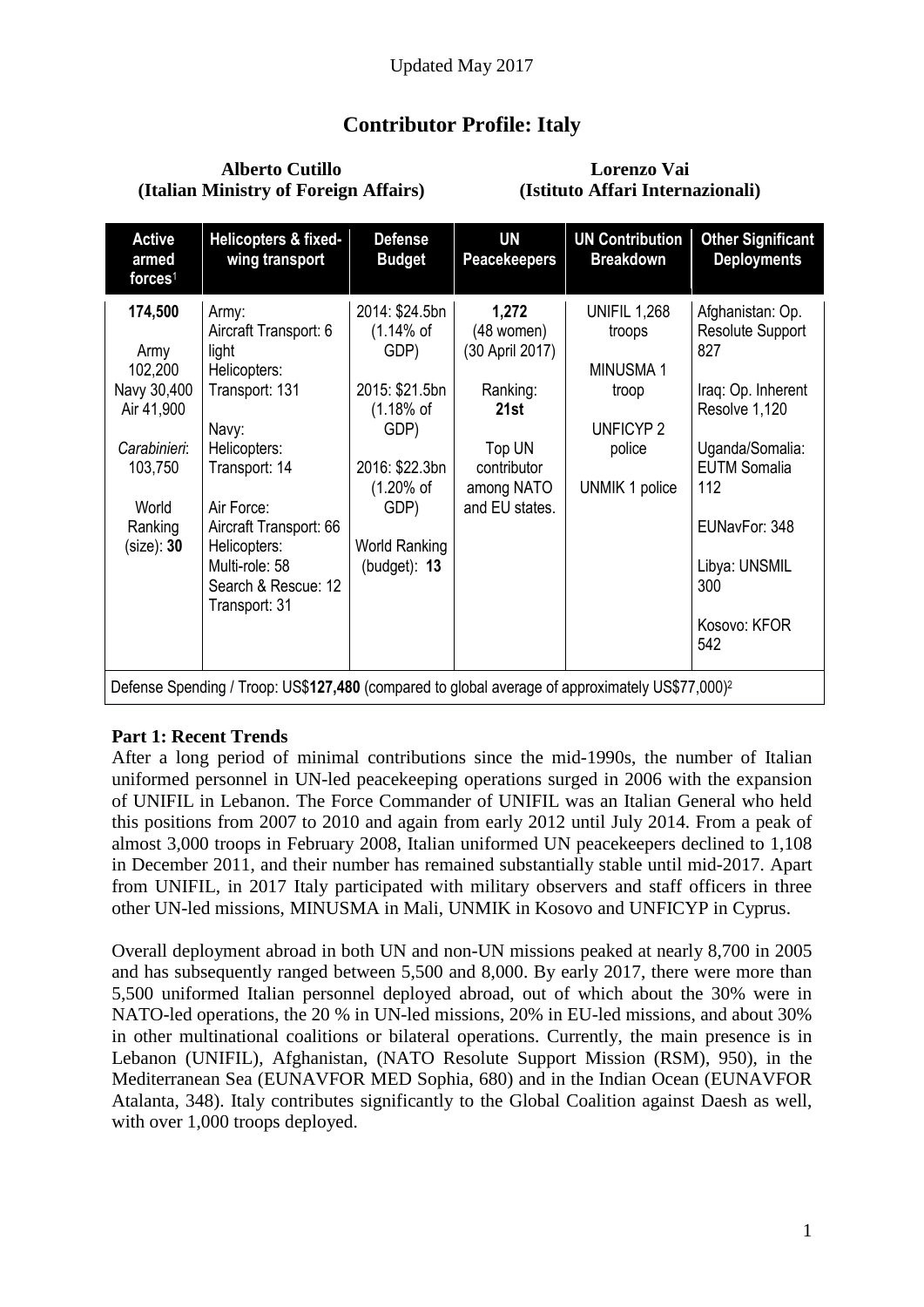Updated May 2017



In December 2012, Italy's Parliament approved a [bill](http://www.normattiva.it/uri-res/N2Ls?urn:nir:stato:legge:2012-12-31;244) presented by the Government to restructure the Armed Forces. Spurred by two different dynamics (i.e., the changing geostrategic situation and financial constraints) the reform aims to fully integrate the Italian Army with its NATO and EU allies and enhance its technological sophistication. The reform  $-$  which is due to be fully implemented by the year  $2024 -$  also calls for rebalancing the distribution of funds among the three key components of military spending: personnel (from 70% to 50%), operations (from 12% to 25%) and investment (from 18% to 25%). This will require a major reduction in both military and civilian personnel: from current levels of 183,000 and 29,000<sup>3</sup> respectively, to 150,000 and 20,000. The cut will also affect senior managerial posts, with a 25% drop in the number of Generals and Admirals. More recently, in April 2015, a White Paper on [International](http://www.difesa.it/Primo_Piano/Documents/2015/04_Aprile/LB_2015.pdf) Security and Defence was published by the Government. The document sets out the future guidelines of the Italian Defence at the strategic, institutional, staff and logistics level. This new plan is expected to be implemented in the coming years, and will provide the context for decision-making in the Italian Defence.



#### **Fig 2: Italian Military Deployments Abroad (2016; latest data)**

Source: authors' own calculation using Italian [Ministry](http://www.difesa.it/OperazioniMilitari/op_intern_corso/Pagine/Operazioni_int.aspx) of Defence data.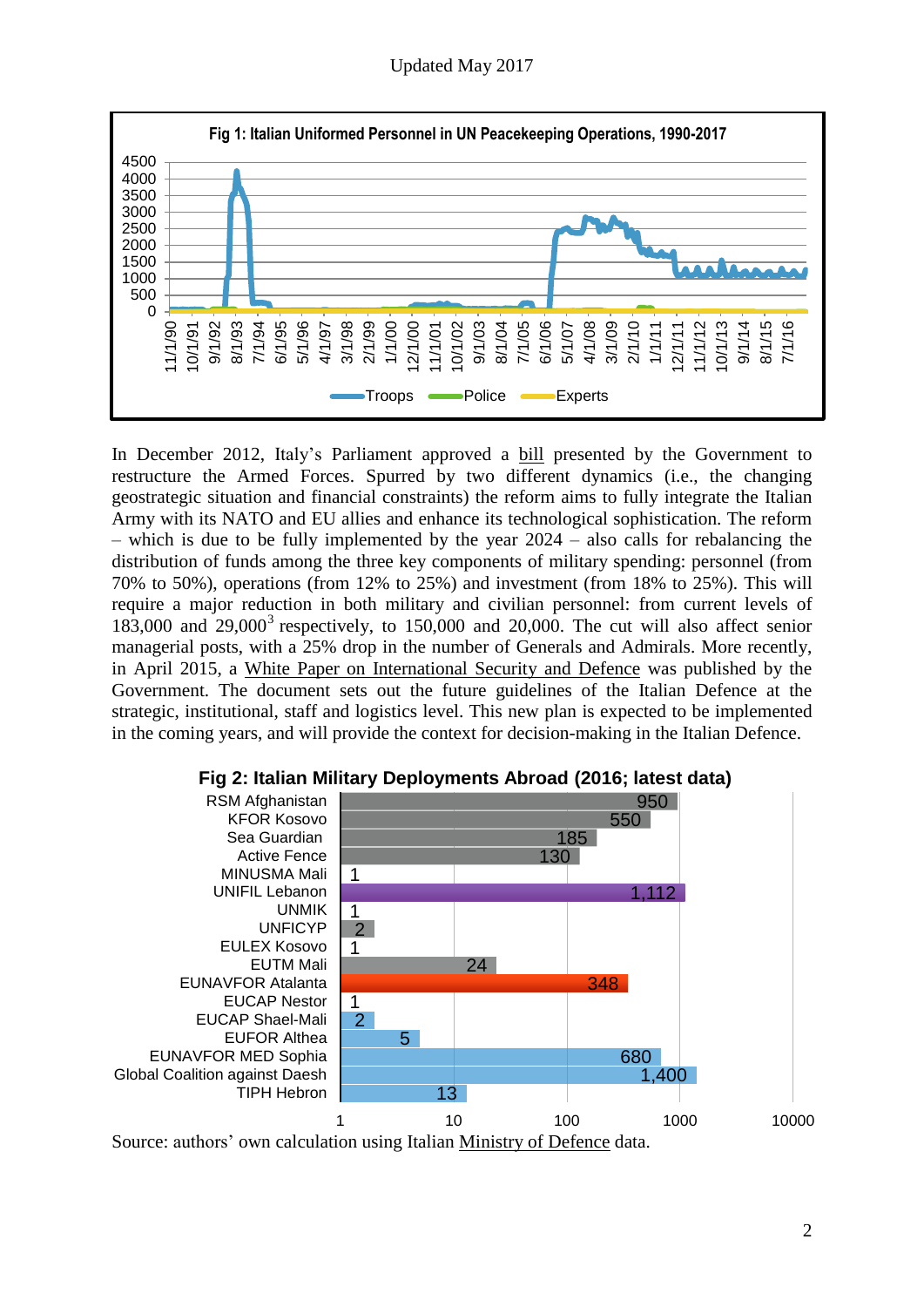### Updated May 2017

#### **Part 2: Decision-Making Process**

While the Italian Constitution stipulates a formal procedure for the declaration of war, Italy has no primary legislation regulating its participation in multilateral military operations abroad.<sup>4</sup> This means that the executive branch is entitled to send troops abroad without, or prior to, Parliamentary consent. However, to date, government decisions to send troops abroad have always been submitted to a Parliamentary vote.

The rationale for this practice is twofold. First, the question of sending troops abroad is considered highly sensitive, both politically and legally, in light of Article 11 of the Italian Constitution, which states: "Italy rejects war as an instrument of aggression against the freedom of other peoples and as a means for the settlement of international disputes." While interpretations of this provision diverge, it is generally admitted that participation in peacekeeping operations, particularly those led by the UN, NATO or EU, are fully compatible with it. Possible breaches of Article 11, however, have been raised by legal experts and politicians in connection with peace enforcement operations, including the invasions of Iraq and Afghanistan and the 2011 bombing campaign in Libya. While Article 11 concerns did not prevent Italy from taking part in those operations, it is commonly recognized that they influence the acceptance of the rules of engagement of certain missions. Italian troops are sometimes limited in their action by operational caveats formulated to ensure compliance with Article 11, and this issue has occasionally caused controversy with some of Italy's allies in those operations.

Given this legal background, parliamentary ratification is considered indispensable in order to provide political support and legitimacy to all missions abroad. Second, since the defense budget does not include financial resources for operations abroad, additional financing is required; under the Italian Constitution, this can only be provided by Parliamentary decision. Over time, and given the considerable number of different ongoing operations, parliamentary praxis has evolved so that the Government now presents one, comprehensive bill every year, seeking approval for the budget of all (including UN-led) current missions.

The Ministry of Foreign Affairs (MFA) and Ministry of Defense (MD) are jointly responsible, under the political guidance of the Prime Minister, for initiating the decisionmaking process on peacekeeping. The respective Ministers introduce the bill to the joint Foreign Affairs and Defense Committees of both legislative chambers.

The most [recent](http://www.gazzettaufficiale.it/eli/id/2016/05/16/16G00078/sg) bill was approved on May 16, 2016. It authorizes 20 operations with a combined budget of \$1.01 billion for the year 2016.<sup>5</sup> The most costly operation on this list is the Global Coalition against Daesh, with a \$260 million budget for 2016, followed by the activities conducted in the Afghan theatre within NATO RSM and EUPOL (\$197 million), and in Lebanon by UNIFIL (\$197 million). Out of these 20 operations, nine are led by the EU, five by NATO, four are UN-led, one is an international coalition, and one is purely bilateral.

#### **Part 3: Rationales for Contributing**

The overarching rationale for Italy's participation in military operations abroad is the shared international responsibility in addressing situations of instability. National security considerations favor a concentration of Italy's efforts in areas close to its borders or sources of direct negative consequences. The fact that Italy contributes significantly to only one UNled mission (UNIFIL) reflects the lack of UN operations in areas considered strategically essential for Italy. Pressure from major partners within NATO and the EU, as well as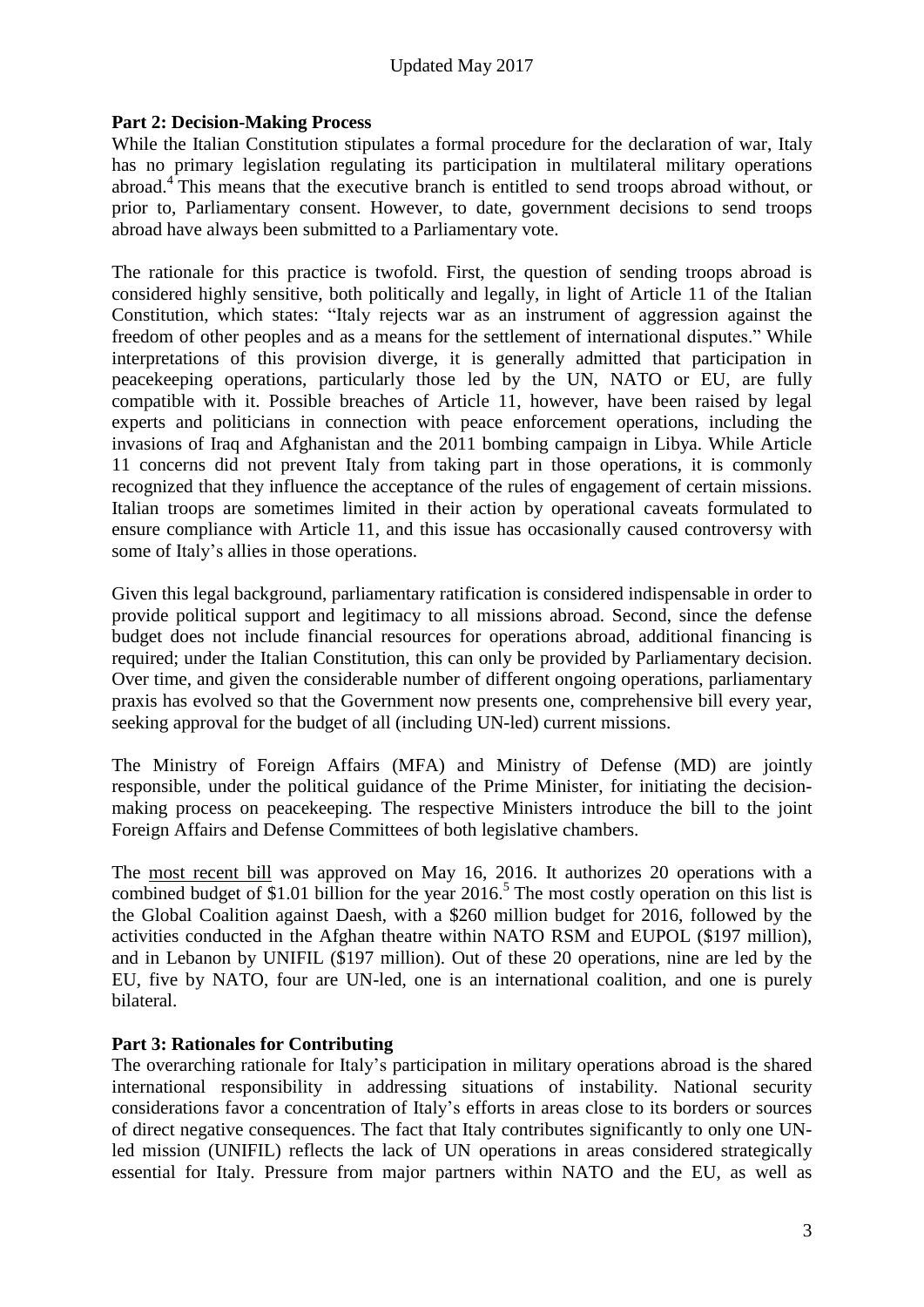decisions made in the main international fora, also exert a considerable influence over a decision to participate in a military operation.

Although UN-led missions enjoy the highest degree of legitimacy, and hence broad political and popular support, such missions are seen as only one possibility among many. According to a May 2009 [parliamentary](http://leg16.camera.it/561?appro=64&Il+quadro+delle+missioni+militari+dell) survey, since 1945, Italy has taken part in 132 military operations, out of which 96 were conducted by an International Organization (UN 38, NATO 27, and EU 23). 40% of these were peacekeeping operations, 36% international assistance (police, training and humanitarian relief), 17% were peace enforcement, and seven percent were preventive or peacemaking initiatives. Geographically, 48 operations were in Europe, 30 in Sub-Saharan Africa, 29 in the Middle East, 13 in Asia, eight in Northern Africa and four in Latin America.

*Political and Security Rationales*: Participation in operations in key strategic areas is normally considered crucial to maintain or reinforce Italy's influence in that region.

*Economic Rationales:* There are no significant economic incentives, since reimbursement from the UN only covers a fraction of actual expenditures. In addition, Italy is the [eighth](http://www.un.org/en/peacekeeping/operations/financing.shtml) largest contributor to the UN peacekeeping budget. Italian troops and police abroad receive a special indemnity which, depending on locations and other factors, might represent a significant economic incentive for individuals to serve as a UN peacekeeper.

*Institutional Rationales:* From the point of view of the military, participation in peacekeeping is seen as a valuable opportunity for the armed forces to conduct tasks widely supported by public opinion and that generally receive positive media attention. It is also valuable in terms of sharing experiences with other armed forces and international organizations. However, UN peacekeeping lacks the strongly integrated command and control mechanisms that are familiar to Italy through its participation in NATO and EU missions.

*Normative Rationales*: Participation in UN-led peacekeeping has often been used to emphasize Italy's contribution to the cause of peace and humanitarianism. Indeed, the rhetoric of "peace operations" has created some ambiguity (see also Part 2). The government, the military, and even large parts of the media have – at times maybe unconsciously – spread the image of the Italian peacekeeper as lightly-armed soldiers, delivering humanitarian assistance to civilian population in distress. This popular image has been fed by lack of critical information on contemporary rules of engagement and institutional coverage of UN operations. Only in the last years, with the high level of casualties in Iraq and Afghanistan (respectively, 33 and [53](http://qn.quotidiano.net/esteri/2013/06/08/901412-afghanistan-militari-morti-bilancio-isaf.shtml) as of December 2016) has public opinion become more widely aware of the more robust nature of at least some of the "peace" operations conducted by Italian troops. In comparison, Italian military fatalities in all UN-led missions stands (as of 30 April 2017) at 48, out of which 22 occurred in ONUC (1960-64) and 11 in UNOSOM (1992- 95).

#### **Part 4: Barriers to Contributing**

*Alternative political or strategic priorities:* Most current UN-led operations are located in areas which are not of national primary strategic relevance, with the exception of the Middle East, where almost all Italian blue helmets are concentrated.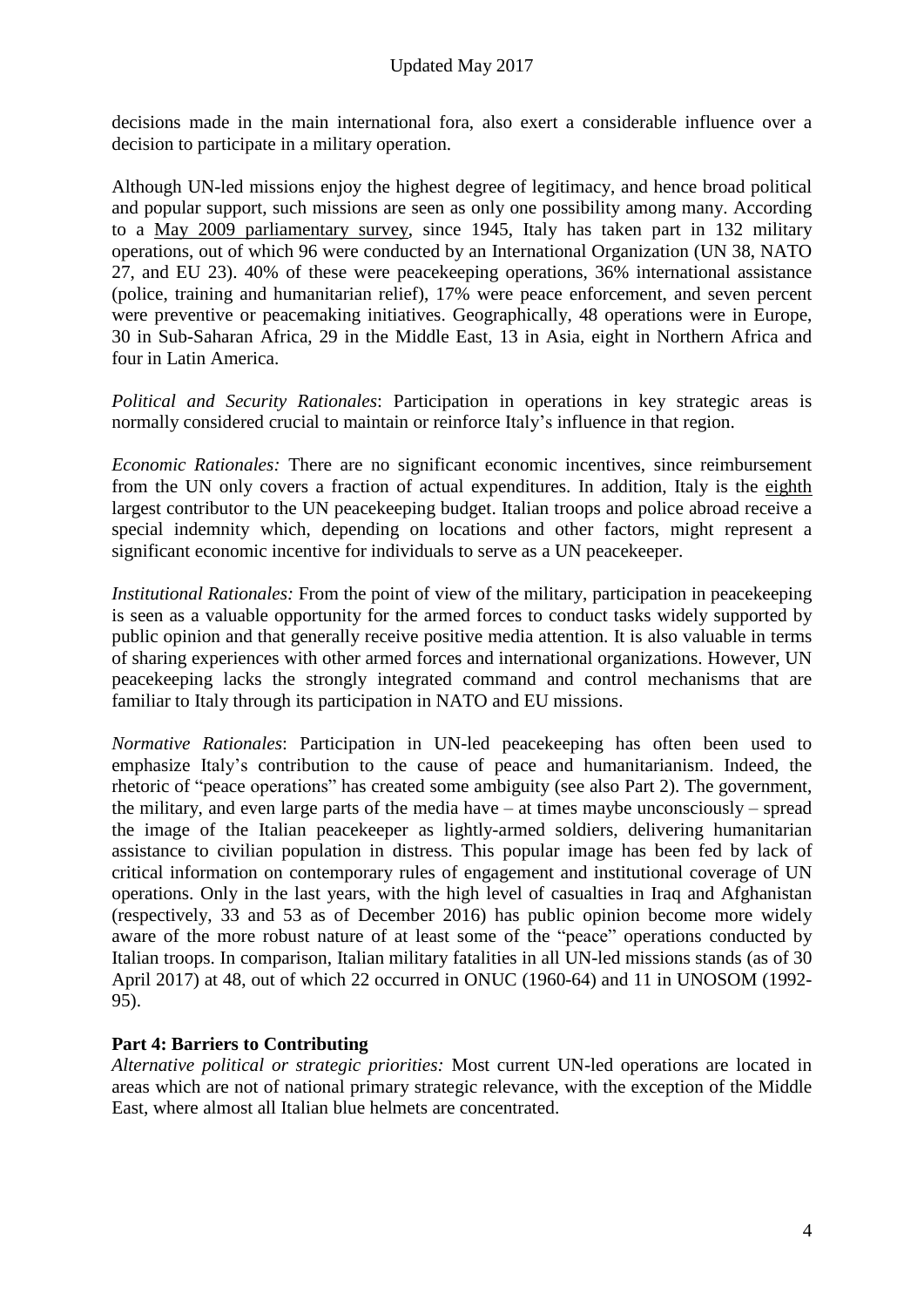*Alternative institutional preferences for crisis management*: As noted in Part 3, NATO and the EU offer more familiar institutional vehicles for Italian crisis management initiatives and have generally been preferred over UN-led operations.

*Financial costs:* There are two different kinds of costs related to UN peacekeeping: those derived from Italy's assessed contribution to the peacekeeping budget (approximately between \$320 and \$350 million annually), and those incurred by the Italian contingents. The latter is directly determined by the number of Italian troops, and therefore represents an obvious limitation. Financial and operational constraints represent the most obvious limitation to Italy's contribution to military operations abroad. The European Defence Agency (EDA) estimates that Italy can sustainably deploy 12,000 troops abroad (as of June 2013).

*Discomfort with the expanding UN peacekeeping agenda*: This is not relevant, since Italy has consistently supported the expansion of mandates of UN-led operations.

*Exceptionalism*: This is not a relevant consideration for Italy.

*Difficult domestic politics*: Currently not relevant, since there is still a large, bipartisan support among most of the political parties for UN-led peacekeeping operations.

*Resistance in the military*: While past episodes linked to the failure of UN-led peacekeeping (such as Somalia and Bosnia Herzegovina) have generated some caution, there is overall recognition within the Italian military of recent improvements in UN peacekeeping.

#### **Part 5: Current Challenges and Issues**

The broad and solid political support for UN peacekeeping may partially weaken in the future, due to the recent rise of new political forces critical of the Italian participation in such missions abroad. In this sense, the results of next political election could represent a change. Additionally, the current public finance constraints and the ongoing restructuring of the army may reduce Italy's future participation in UN peacekeeping. At the same time, the relevance of the area of deployment might leave room for a larger Italian presence within UN operations.

Besides the possibility of larger numbers of Italian blue helmets, at least in areas of strategic interest for Italy, the participation of specialized units might likely expand. This is particularly likely in the field of police, where the Carabinieri offer a highly sought after model of civilian police with military status and training. They are particularly suitable for maintaining public order in low-security scenarios, as well as for mentoring and training activities. A recent MoU between DPKO and the Center of Excellence for Stability Police Units (CoESPU), a multilateral institution hosted within a Carabinieri facility in Northern Italy, is a sign of growing cooperation with the UN. This might lead to stronger Carabinieri presence on the ground (currently, out of hundreds of Carabinieri deployed abroad, only a handful serve within UN-led operations in Lebanon).

#### **Part 6: Key Champions and Opponents**

There are no major, significant opponents to UN-peacekeeping, which, on the contrary enjoys broad and bi-partisan political support and widespread favor among the public. Aversion to casualties is a significant factor, which is systematically raised by some political parties (historically by the left-wing parties, and – in more recent times – by the Northern League